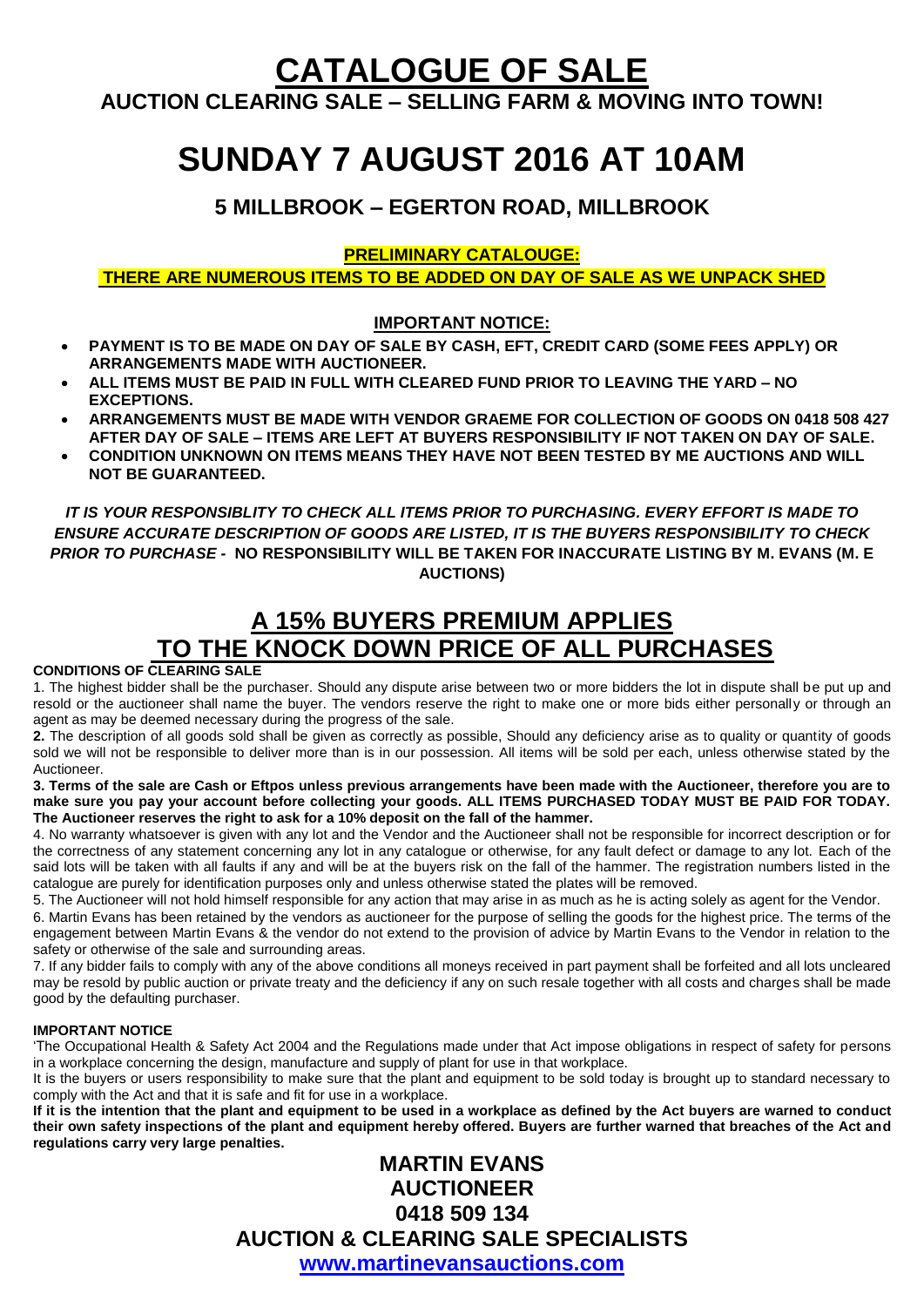**UPCOMING SALES –** *Visit our Website for More Information & Photos...*

#### **AUCTION CLEARING SALE SUNDAY 18TH SEPTEMBER 2016 AT 10AM (GATES OPEN AT 8.30AM) GISBORNE SOUTH VIC 3437**

**Property Clean up - Workshop, Farm Sundries & much more!**

**\_\_\_\_\_\_\_\_\_\_\_\_\_\_\_\_\_\_\_\_\_\_\_\_\_\_\_\_\_\_\_\_\_\_\_\_\_**

### **AUCTION CLEARING SALE SUNDAY 25TH SEPTEMBER 2016 AT 10AM (GATES OPEN AT 8.30AM) HEIDLEBERG VIC**

**Antiques, Collectables, Trendy sort-after items!! More info & photos to come - SAVE THE DATE!!!**

**\_\_\_\_\_\_\_\_\_\_\_\_\_\_\_\_\_\_\_\_\_\_\_\_\_\_\_\_\_\_\_\_\_\_\_\_\_**

## **AUCTION CLEARING SALE SUNDAY 9 OCTOBER 2016 AT 10AM (GATES OPEN AT 8.30AM) KYNETON VIC 3444**

**Earthmoving, Collectables & lots of General Surplus Gear - not to be missed!!!! Info & photos to come shortly - SAVE THE DATE!!!**

**\_\_\_\_\_\_\_\_\_\_\_\_\_\_\_\_\_\_\_\_\_\_\_\_\_\_\_\_\_\_\_\_\_\_\_\_\_**

### **AUCTION CLEARING SALE SUNDAY 16 OCTOBER 2016 AT 10AM (GATES OPEN AT 8.30AM) CLARKEFIELD VIC**

**Info & photos to come - SAVE THE DATE!!!** 

Visit our website, like us on face book or subscribe online for updates! MORE AUCTIONS ARE COMING IN, DETAILS ARE BEING FINALISED SO PLEASE LIKE US ON FACEBOOK, SUBSCRIBE TO OUR MAILING LIST AND KEEP AN EYE ON OUR WEBSITE

**IF YOU FEEL YOU HAVE ENOUGH GOODS TO HAVE YOU OWN CLEARING SALE AND WANT MARTIN TO COME AND INSPECT YOUR GOODS, RING HIM DIRECT 0418 509 134**

*[www.martinevansauctions.com](http://www.martinevansauctions.com/)*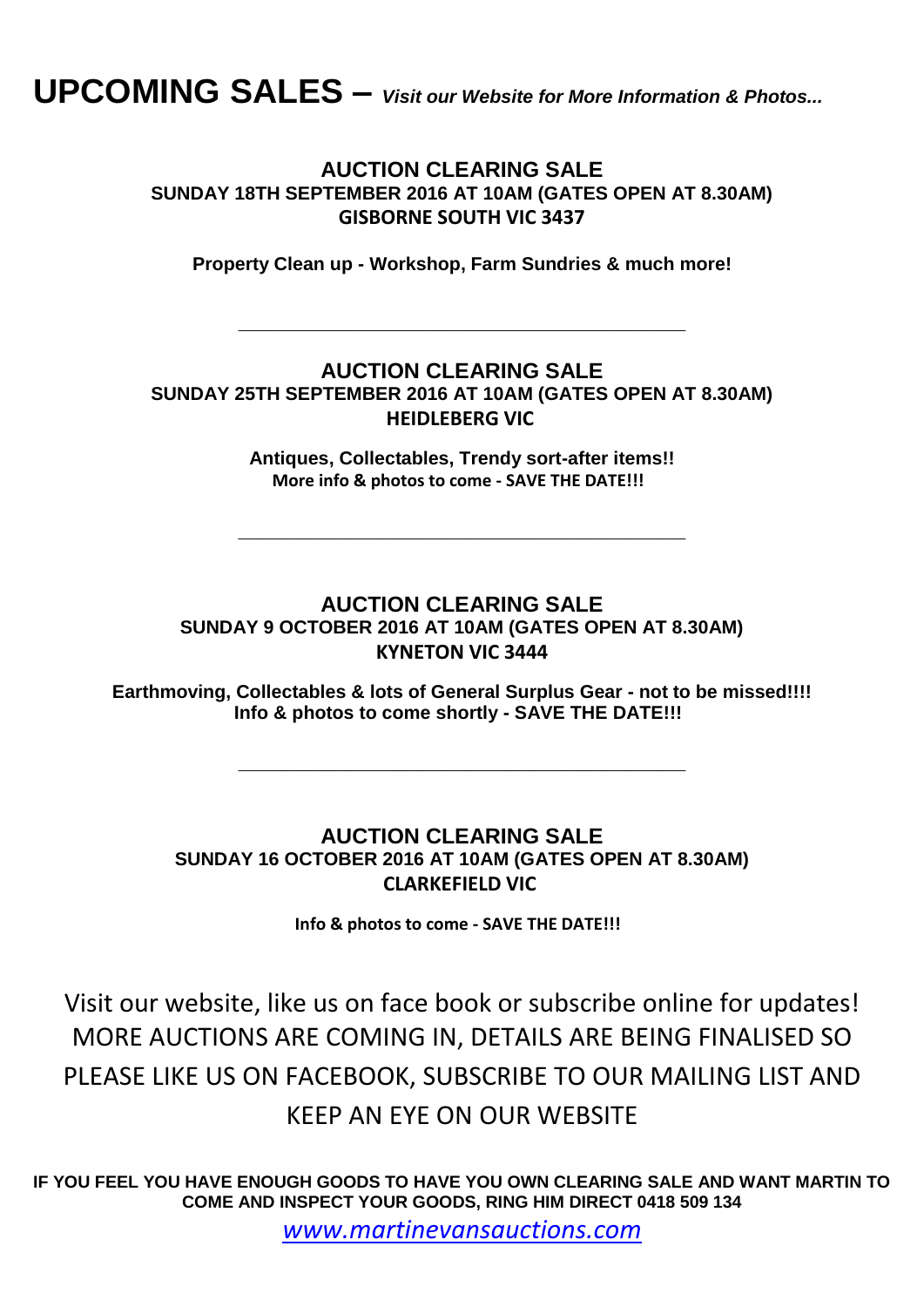# **M.E. AUCTIONS**

**Clearing Sale**

PO BOX 1280 KYNETON VIC 3444

#### **www.martinevansauctions.com Phone 0418 509 134**

**Sunday 7 Aug 2016 Starting at: 10:00 AM**

|                | To be held at: 5 MILBROOK - EGERTON ROAD MILBROOK                                                        |                                               |                                                                                               |  |  |  |  |
|----------------|----------------------------------------------------------------------------------------------------------|-----------------------------------------------|-----------------------------------------------------------------------------------------------|--|--|--|--|
|                | <b>Inspection: FROM 8.30AM ON DAY OF SALE</b>                                                            |                                               |                                                                                               |  |  |  |  |
|                | Terms: Cash, Bank Cheque, EFTPOS, and Credit Cards<br><b>Direct Deposit</b>                              |                                               |                                                                                               |  |  |  |  |
|                |                                                                                                          | Please make cheques payable to - M.E.AUCTIONS |                                                                                               |  |  |  |  |
| Lot            |                                                                                                          | Lot                                           |                                                                                               |  |  |  |  |
| 1              | MCCULLOCH CHAINSAW - CONDITION<br><b>UNKNOWN</b>                                                         | 28                                            | <b>BAG OF GARDENIA HOSES AND FITTINGS</b>                                                     |  |  |  |  |
| 2              | ELECTRIC SUBMERSIBLE PUMP                                                                                | 29                                            | SEED DRILL WITH STEEL WHEELS WAS<br><b>USED ON FARM</b>                                       |  |  |  |  |
| 3              | <b>JAS SMITH BALLARAT SPREADER</b>                                                                       | 30                                            | MCCULLOCH BLOWER - CONDITION                                                                  |  |  |  |  |
| 4              | <b>GARDENIA HOSE SPRINKLER</b>                                                                           |                                               | <b>UNKNOWN</b>                                                                                |  |  |  |  |
| 5              | STOOKING FORK AND OTHER GARDEN<br><b>IMPLEMENTS</b>                                                      | 31                                            | 2 X PRESSURE CYCLINDERS OFF ELECTRIC<br><b>PUMP</b>                                           |  |  |  |  |
| 6              | FOUR WHEELED 3PT LINKAGE RAKE                                                                            | 32                                            | <b>HAY ELEVATOR</b>                                                                           |  |  |  |  |
| $\overline{7}$ | <b>STEEL STILLAGE</b>                                                                                    | 33                                            | QTY OF SWEEPER BRUSHES                                                                        |  |  |  |  |
| 8              | STEEL STILLAGE                                                                                           | 34                                            | <b>STILLAGE</b>                                                                               |  |  |  |  |
| 9              | <b>STEEL STILLAGE</b>                                                                                    | 35                                            | <b>STILLAGE</b>                                                                               |  |  |  |  |
| 10             | <b>HOSE AND REEL</b>                                                                                     | 36                                            | PADDOCK ROLLER                                                                                |  |  |  |  |
| 11             | QTY OF SWEEPER, BRUSHERS                                                                                 | 37                                            | <b>CRUSH GATE</b>                                                                             |  |  |  |  |
| 12             | SMALL CAGE FOR 6 X 4 TRAILER                                                                             | 38                                            | WAY CRUISER KIDS TOO                                                                          |  |  |  |  |
| 13             | BRIGGS AND STRATTON PETROL STEAM                                                                         | 39                                            | QTY OF BLACKHOSE AND IRRIGATION PIPES                                                         |  |  |  |  |
|                | <b>CLEANER - CONDITION UNKNOWN</b>                                                                       | 40                                            | <b>3PT LINKAGE MOWER</b>                                                                      |  |  |  |  |
| 14             | 2 X TYRES AND TERRACOTTA POTS                                                                            | 41                                            | GREY FERGIE - PART DISMANTLED,<br><b>CONDITION UKNOWN</b>                                     |  |  |  |  |
| 15             | <b>STEEL TANK COVER</b>                                                                                  | 42                                            | QTY OF GARDENIA HOSES AND SPRINKLERS                                                          |  |  |  |  |
| 16             | <b>OVERHEAD FUEL TANK</b>                                                                                |                                               | MAST AND SAIL SUIT CATAMARAN                                                                  |  |  |  |  |
| 17             | <b>BOX OF SMALL BRUSHES</b>                                                                              | 43                                            |                                                                                               |  |  |  |  |
| 18             | <b>GARDENIA HOSE SPRINKLER, ETC</b>                                                                      | 44                                            | <b>OVERHEAD FUEL TANK</b>                                                                     |  |  |  |  |
| 19             | 1997 HOLDEN WAGON, AUTO GOER, NO<br>RWC - AS IS WHERE IS (REG FOR ID<br>PURPOSES ONLY QPR 670) -         | 45<br>46                                      | <b>3PT LINKAGE JIB</b><br>1975 BEDFORD TRAY TRUCK IN GOING<br>CONDITION (ID PURPOSES ONLY VIN |  |  |  |  |
| 20             | <b>BAG OF GARDENIA HOSES AND FITTINGS</b>                                                                |                                               | EJ491371) ON STRAIGHT GAS, NO RWC -                                                           |  |  |  |  |
| 21             | GREY FERGIE ENGINE, CLUTCH AND FRONT                                                                     | 47                                            | GOOD GOER, AS IS WHERE IS<br><b>HAY ELEVATOR</b>                                              |  |  |  |  |
|                | <b>END</b><br>FERGUSON OFFSET DISC PLOUGH                                                                | 48                                            | 1985 HYNO BUS (ENGINE WO6DA12365 - ID                                                         |  |  |  |  |
| 22             |                                                                                                          |                                               | PURPOSES ONLY), BOUGHT TO BUILD<br>CAMPERVAN, HAD EXTENSIVE WIRING                            |  |  |  |  |
| 23             | <b>GREY FERGIE TRACTOR IN POSSIBLE</b><br>COMPLETE CONDITON - DISMANTLED AND<br><b>CONDITION UNKNOWN</b> |                                               | DONE - AS IS WHERE, NO RWC                                                                    |  |  |  |  |
| 24             | GARDENIA RETRACTABLE HOSE REEL                                                                           | 49                                            | FERGUSON GRADER BLADE                                                                         |  |  |  |  |
| 25             | <b>GAL T LINTEL AND CONCRETE PIPE</b>                                                                    | 50                                            | CROMAC SANDRINGHAM POST HOLE<br><b>DIGGER</b>                                                 |  |  |  |  |
| 26             | DAVID BROWN 25 TRACTOR IN GOING                                                                          | 51                                            | CAR FEEDER ELECTRONIC                                                                         |  |  |  |  |
| 27             | <b>ORDER - SUIT COLLECTOR</b><br>MCCULLOCH CHAINSAW - CONDITION<br><b>UNKNOWN</b>                        | 52                                            | MCCULLOCH CHAINSAW - CONDITION                                                                |  |  |  |  |
|                |                                                                                                          |                                               | <b>UNKNOWN</b>                                                                                |  |  |  |  |
|                |                                                                                                          | 53                                            | <b>QTY OF SHED CLADDING</b>                                                                   |  |  |  |  |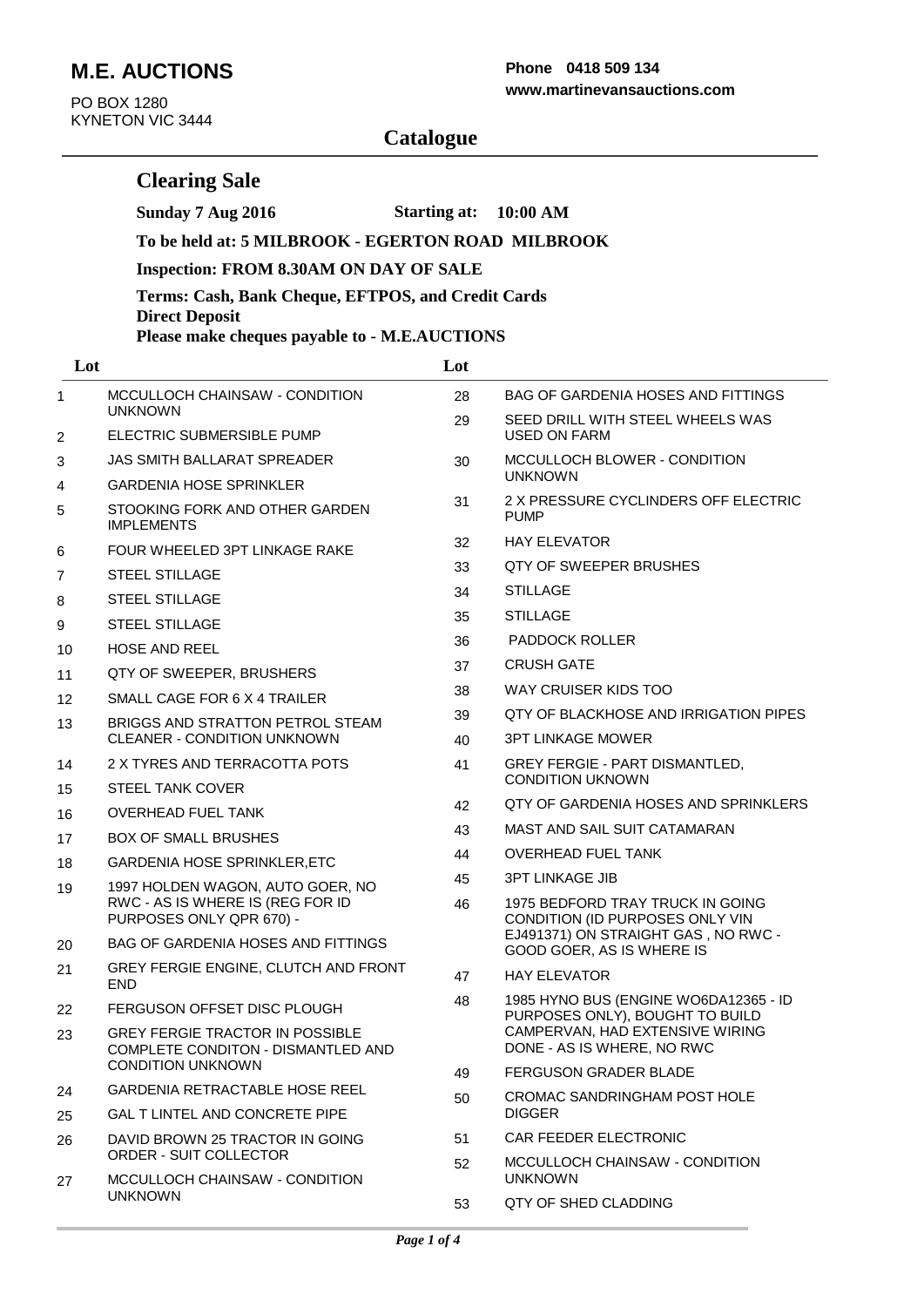| Lot |                                                                                               | Lot |                                                                                                                                                                              |
|-----|-----------------------------------------------------------------------------------------------|-----|------------------------------------------------------------------------------------------------------------------------------------------------------------------------------|
| 54  | <b>GRINDER ON STAND</b>                                                                       | 90  | WATER TANK ON LEGS                                                                                                                                                           |
| 55  | <b>BOX OF ASSORTED CARPARTS AND SHED</b>                                                      | 91  | 3 X CONTAINERS OF PLUMBING FITTINGS                                                                                                                                          |
|     | <b>SUNDRIES</b>                                                                               | 92  | <b>OTY OF FERGIE PARTS</b>                                                                                                                                                   |
| 56  | PAIR OF CAR RAMPS AND PLATFORM                                                                | 93  | DOG TRAILER AND TANK                                                                                                                                                         |
| 57  | PTO SHAFT                                                                                     | 94  | <b>STEEL STILLAGE</b>                                                                                                                                                        |
| 58  | CAR FAN, RUBBER HOSE AND MAGNETIC<br><b>WORKLIGHT</b>                                         | 95  | <b>STEEL STILLAGE</b>                                                                                                                                                        |
| 59  | QTY OF ASSORTED SHED SUNDRIES                                                                 | 96  | <b>STEEL GATE</b>                                                                                                                                                            |
| 60  | 2 X CONTAINERS OF ASSORTED NUTS AND<br><b>BOLTS</b>                                           | 97  | OTY OF 3PT LINKAGE IMPLEMENT WHEELS                                                                                                                                          |
|     |                                                                                               | 98  | <b>STAINLESS STEEL SINK</b>                                                                                                                                                  |
| 61  | 2 X CONTAINERS OF POINT, NUTS AND<br><b>BOLTS, ETC</b>                                        | 99  | QTY OF HOSE, BOWSER NOZELS                                                                                                                                                   |
| 62  | 2 X BUNDLES OF GRINDING AND CUTTING<br><b>DISCS</b>                                           | 100 | QTY OF SPRINGS, WIRE ROPE AND EXHAUST<br><b>PIPES</b>                                                                                                                        |
| 63  | 3 X CONTAINER OF ASSORTED SHED<br><b>SUNDRIES</b>                                             | 101 | QTY OF RIDGE CAPPING, STEEL PIPE,<br>PLASTIC PIPE, ETC                                                                                                                       |
| 64  | 2 X JERRY CANS AND KNAPSACK                                                                   | 102 | 1978 FORD F100 CUSTOM CARAVAN (REG<br>FOR ID PURPOSES ONLY FLM548), QUITE A                                                                                                  |
| 65  | EARLY AMMO MOULD                                                                              |     | COLLECTABLE ITEM, HAS BEEN IN<br>STORAGE - DOES RUN, DOES GO, PROBLEM                                                                                                        |
| 66  | AMMO BOX WITH FENCE STRAINERS AND<br><b>TOOLS</b>                                             |     | WITH CLUTCH - EVEN HAS ORIGINAL<br><b>HUBCAPS</b>                                                                                                                            |
| 67  | BOX OF PLUMBING FITTINGS, ETC                                                                 | 103 | <b>INVICTA SHAPER</b>                                                                                                                                                        |
| 68  | HOSE AND 2 X TINS OF SHED SUNDRIES                                                            | 104 | <b>HEAVY DUTY ELECTRIC HACKSAW</b>                                                                                                                                           |
| 69  | FERGIE RIM (?), GRINDER SPINDLE                                                               | 105 | ELECTRIC HACKSAW                                                                                                                                                             |
| 70  | OXY HOSES, GAUGES AND TORCH                                                                   | 106 | RENAI GAS HEATER                                                                                                                                                             |
| 71  | AIRHORN, DEFLECTOR, ETC                                                                       | 107 | QTY OF TIMBER AND ALUMINIUM DOORS                                                                                                                                            |
| 72  | 3 X TUBS OF ASSORTED PLUMBING FITTINGS                                                        | 108 | <b>RED TUBULAR DESK</b>                                                                                                                                                      |
|     | AND SHED SUNDRIES<br>4 X QTY OF NAILS, SPRINGS, NUTS AND                                      | 109 | <b>HOPPER CARS X 2</b>                                                                                                                                                       |
| 73  | <b>BOLTS</b>                                                                                  | 110 | ASTA AUTOMATIC DRYER                                                                                                                                                         |
| 74  | QTY OF GAL RIDGE CAPPING, STEEL, ETC                                                          | 111 | ASTA AUTOMATIC DRYER                                                                                                                                                         |
| 75  | CORTINA 1600 CLUTCH - NEW                                                                     | 112 | <b>STOVE</b>                                                                                                                                                                 |
| 76  | ASSORTED CLUTCH PLATES AND CLUTCH                                                             | 113 | QTY OF RIO                                                                                                                                                                   |
| 77  | BOX OF EARLY FILTERS, ETC                                                                     | 114 | ELECTONIC SCALES                                                                                                                                                             |
| 78  | <b>GMC 12 VOLT BATTERY DRILL</b>                                                              | 115 | QTY OF OREGON AND VERANDAH HOCKEY<br><b>STICK</b>                                                                                                                            |
| 79  | QTY OF SPOUTING, RIDGE CAPPING, FENCE<br>POST AND STEEL RAMP                                  | 116 | QTY OF ASSORTED HARDWOOD, ETC                                                                                                                                                |
| 80  | DOUBLE CONCRETE TROUGH, PRESSED                                                               | 117 | QTY OF ASSORTED HARDWOOD, ETC                                                                                                                                                |
|     | STEEL BATH AND HALF TROUGH                                                                    | 118 | LARGE OTY OF ASSORTED TREATED PINE<br><b>POSTS</b>                                                                                                                           |
| 81  | QTY OF RAKE, SHOVEL AND STOOKING<br><b>FORK</b>                                               | 119 | QTY OF CONCRETE POSTS AND STEEL<br><b>POSTS</b>                                                                                                                              |
| 82  | MASSEY FERGUSON 3PT LINKAGE CARRY<br>ALL                                                      | 120 | QTY OF ASSORTED TIMBER, PIPE ETC                                                                                                                                             |
| 83  | <b>BLACK WATER PIPE</b>                                                                       | 121 | COIL OF BLACK POLY PIPE                                                                                                                                                      |
| 84  | 135 MASSEY TRACTOR WITH CABIN IN<br>EXCELLENT ORDER - HAD SINCE NEW, AS IS<br><b>WHERE IS</b> | 122 | REEPER AND BINDER - WE BELIEVE TO BE<br>COMPLETE AND IN ORIGINAL WORKING<br>CONDITION, HAS CANVASS BLINDS, SPARE<br>WHEEL - VERY RARE TO SEE THIS                            |
| 85  | <b>5FT APPROX SLASHER</b>                                                                     |     | <b>COMPLETE AND SHEDDED</b>                                                                                                                                                  |
| 86  | STOCK CRATE WITH LOADING ARM                                                                  | 123 | ROADSTAR 1999 CARAVAN (REG N42728 -                                                                                                                                          |
| 87  | LARGE TIN OF ASSORTED SHED SUNDRIES,<br>ETC                                                   |     | FOR ID PURPOSES ONLY) - TRANSFER<br>PAPERS TO COMPLETE ON DAY OR PLATES<br>TO BE REMOVED - COMES WITH AWNING<br>CANOPY, FULLY FITTED AND IS IN VERY<br><b>GOOD CONDITION</b> |
| 88  | <b>WIRE SPINNER</b>                                                                           |     |                                                                                                                                                                              |
| 89  | PLANT STAND AND PIECE OF RIO                                                                  |     |                                                                                                                                                                              |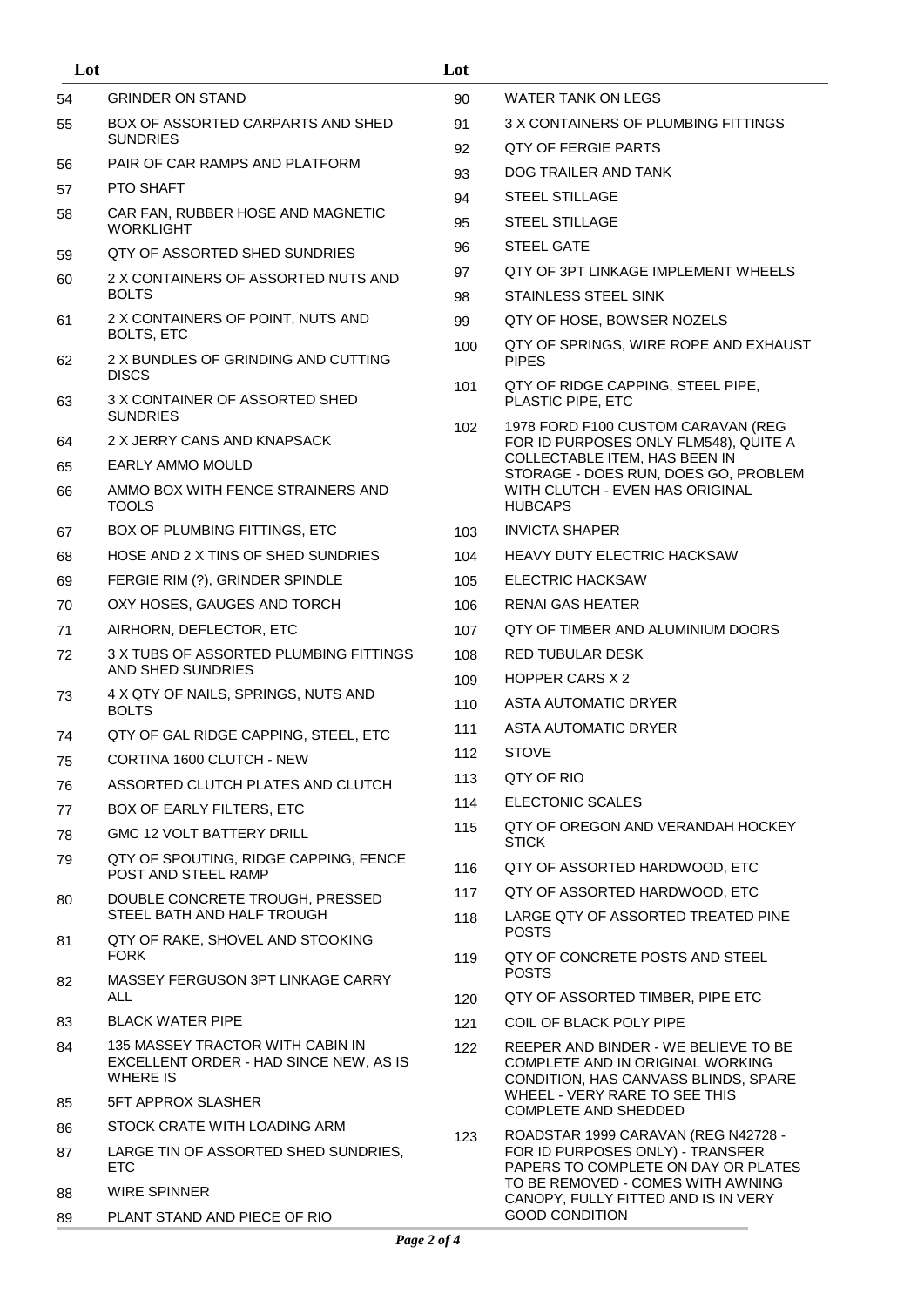| Lot        |                                                                            | Lot |                                                                           |
|------------|----------------------------------------------------------------------------|-----|---------------------------------------------------------------------------|
| 124        | MACSOM MCPHERSON LATHE 4MT OR 12FT<br>BED, WITH 4 JAW CHUCK, 5 INCH HOLLOW | 164 | PLASTIC BAG OF GARDENIA HOSES AND<br><b>FITTINGS</b>                      |
|            | SPINDLE IN EXCELLENT ORDER                                                 | 165 | <b>MILK VAT</b>                                                           |
| 125        | STEEL TROLLEY TRUCK                                                        | 166 | YELLOW LIGHT, INSULATOR AND SHED                                          |
| 126        | 3 X COILS OF BARBWIRE                                                      |     | <b>SUNDRIES</b>                                                           |
| 127        | <b>HOSE AND REEL</b>                                                       | 167 | MCCULLOCH CHAINSAW - CONDITION<br><b>UNKNOWN</b>                          |
| 128        | QTY OF PTO SHAFTS                                                          | 168 | SET OF STEEL HORSES                                                       |
| 129        | <b>CREAM CAN</b>                                                           | 169 | 2 X BOXES OF PLUMBING FITTINGS AND                                        |
| 130        | SET OF FERGIE STABILISER BARS<br>DONALD WIRE STRAINERS                     |     | <b>SHED SUNDRIES</b>                                                      |
| 131        |                                                                            | 170 | BOX OF SHED SUNDRIES, NUTS AND BOLTS,<br><b>OXY HOSES</b>                 |
| 132<br>133 | TRACTOR TOW BAR, TOPLINK AND PIN<br><b>GARDENIA HOSE AND REEL</b>          | 171 | 2 X BOXES AND TIN OF SHED SUNDRIES                                        |
| 134        | 3 X TRIPOD SPRINKLER                                                       | 172 | QTY OF TILES AND PAINTING SUNDRIES                                        |
|            | GIVE WAY STOCK SIGNS AND SIZULATION                                        | 173 | 1 X BOX OF EARLY LIGHT FITTINGS, ETC                                      |
| 135        |                                                                            | 174 | EARLY CARPARTS, GAUGES, ETC                                               |
| 136        | QTY OF 3 PT LINKAGE, GREASE GUN AND<br><b>SLINGS</b>                       | 175 | 1928 CHEV FRONT AND REAR END DIFF                                         |
| 137        | <b>GARDEN WHEEL BARROW</b>                                                 |     | <b>CHASSIS</b>                                                            |
| 138        | 3 PT LINKAGE PTO SHAFT                                                     | 176 | NEW HOLLAND HAY LINER HAY BALER - IN                                      |
| 139        | BOX OF PLUMBING FITTINGS, ETC                                              |     | EXCELLENT CONDITION HARDLY USED, IN<br>EXCELLENT ORDER AND ALWAYS SHEDDED |
| 140        | <b>ROLL OF RINGLOCK</b>                                                    | 177 | 1988 FORD UTILITY COLOUMN AUTO GOER,                                      |
| 141        | 2 X PART ROLLS                                                             |     | WITH NISSAN ENGINE AND ORIGINAL                                           |
| 142        | <b>HOSE AND REEL</b>                                                       |     | CANOPY (REG FOR ID PURPOSES NIM 799) -<br>AS IS WHERE IS, NO RWC          |
| 143        | FERGUSON 3 PT LINKAGE SCARIFIER                                            | 178 | CHAMBERLAND FRONT END LOADER                                              |
| 144        | VICTA VAC - CONDITION UKNOWN                                               |     | BACKHOE WITH 3 BUCKETS IN GOING<br><b>CONDITION - AS IS WHERE IS</b>      |
| 145        | MCCULLOCH CHAINSAW - CONDITION<br><b>UNKNOWN</b>                           | 179 | BOX OF CHAIN AND DOOR FITTINGS                                            |
| 146        | POWER GREASE GUN AND GAS BOTTLE                                            | 180 | <b>BRAND NEW CLUTCH AND PRESSURE PLATE</b>                                |
| 147        | <b>HOSE AND REEL</b>                                                       |     | <b>FOR NISSAN</b>                                                         |
| 148        | FERGUSON MULBOARD PLOUGH 3PT                                               | 181 | HUDSON SPRAYER AND VACUM CLEANER                                          |
|            | <b>LINKAGE</b>                                                             | 182 | QTY OF POSTS AND TIMBER<br><b>STEEL WHEELBARROW</b>                       |
| 149        | MCCULLOCH CHAINSAW - CONDITION<br><b>UNKNOWN</b>                           | 183 | STEERABLE JOCKEY WHEEL                                                    |
| 150        | HONDA G200 FIRE FIGHTING PUMP - GOOD                                       | 184 | ELECTRIC FENCE UNIT AND PRODER                                            |
|            | <b>GOER</b>                                                                | 185 | 2 X BOXES OF SHED SUNDRIES                                                |
| 151        | <b>HOSE AND HOSE REEL</b>                                                  | 186 | BOX OF SHED SUNDRIES, WELDING HELMET                                      |
| 152        | 3 ELECTRIC FENCE REELS                                                     | 187 | AND OXY TORCH                                                             |
| 153        | QTY OF ELECTRIC STANDOFFS                                                  | 188 | <b>VERY EARLY CHEV CHASSIS</b>                                            |
| 154        | <b>WATER CRUISER</b>                                                       | 189 | QTY OF ASSORTED STEEL                                                     |
| 155        | <b>FERGUSON SCARIFIER</b>                                                  | 190 | 3 X CONTAINERS OF PLUMBING FITTINGS                                       |
| 156        | PRESSURE WASHER - TESTED AND<br><b>WORKING</b>                             | 191 | AND SHED SUNDRIES<br>QTY OF EARLY CARPARTS AND SHED                       |
| 157        | QTY OF HOSES, ETC                                                          |     | <b>SUNDRIES</b>                                                           |
| 158        | RAM AND HOSES                                                              | 192 | EARLY TOOLS, CHISELS, ETC                                                 |
| 159        | 4 BANKS OF PASTURE HARROWS                                                 | 193 | DRENCHING GUNS, ELESTRATOR, ETC                                           |
| 160        | OXY BOTTLE TROLLEY                                                         | 194 | TANDEM TRAILER, STEEL CHEKERPLATE<br><b>FLOOR</b>                         |
| 161        | PTO PUMP                                                                   | 195 | <b>STEEL TANK</b>                                                         |
| 162<br>163 | <b>BELT PULLEY</b><br><b>PAIR OF LEATHER CHAPS</b>                         | 196 | 1980 ZJ FAIRLANE, 6 CYLINDER, AUTO, 1 X<br><b>OWNER - GREAT PROJECT</b>   |
|            |                                                                            | 197 | <b>ZEPHYR ENGINE</b>                                                      |